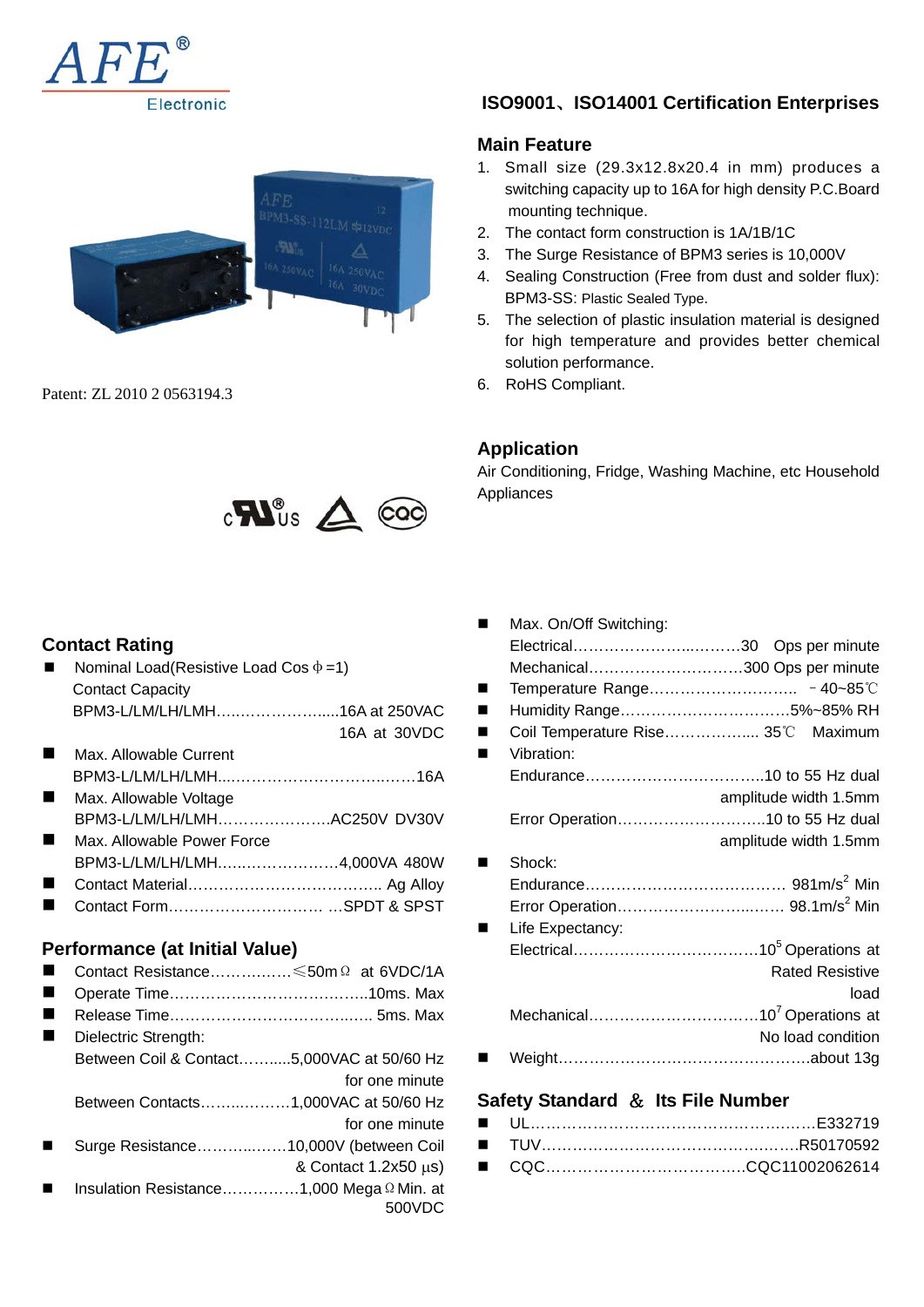

# **ISO9001**、**ISO14001 Certification Enterprises**

# **Coil Specification (at 20** °**C)**

| <b>Coil Sensitivity</b> | Nominal<br>Voltage<br>(VDC) | Nominal Current<br>(mA) | Coil<br>Resistance<br>$(\Omega \pm 8\%)$ | Power<br>Consumption<br>(W) | Pull-In Voltage<br>(VDC) | Drop-Out<br>Voltage (VDC) | <b>Maximum</b><br>Allowable Voltage<br>(VDC) |  |  |
|-------------------------|-----------------------------|-------------------------|------------------------------------------|-----------------------------|--------------------------|---------------------------|----------------------------------------------|--|--|
| BPM3-L                  |                             | 176.5                   |                                          |                             |                          |                           |                                              |  |  |
|                         |                             | 108.7                   | 46                                       |                             |                          |                           |                                              |  |  |
| BPM3-LM                 |                             | 89.6                    | 67                                       |                             | 75%                      | 10%                       |                                              |  |  |
| BPM3-LH<br>BPM3-LMH     |                             | 60                      | 150                                      | Abt. 0.54                   | Maximum                  | Minimum                   | 130%                                         |  |  |
|                         | 12                          | 44.4                    | 270                                      |                             |                          |                           |                                              |  |  |
|                         | 24                          | 21.8                    | 1100                                     |                             |                          |                           |                                              |  |  |
|                         | 48                          | 11.2                    | 4270                                     |                             |                          |                           |                                              |  |  |

# **Ordering Information**

| BPM <sub>3</sub> | SS |  | 12 | L | M | H |  |  |  |  |                                          |  |                                              |  |
|------------------|----|--|----|---|---|---|--|--|--|--|------------------------------------------|--|----------------------------------------------|--|
|                  |    |  |    |   |   |   |  |  |  |  |                                          |  | Terminal: 3.5 Terminal                       |  |
|                  |    |  |    |   |   |   |  |  |  |  |                                          |  |                                              |  |
|                  |    |  |    |   |   |   |  |  |  |  | Contact Form: Nil:One form C             |  | <b>M:</b> One form A<br><b>B:</b> One form B |  |
|                  |    |  |    |   |   |   |  |  |  |  |                                          |  |                                              |  |
|                  |    |  |    |   |   |   |  |  |  |  | Coil Type: L:Standard DC Coil            |  |                                              |  |
|                  |    |  |    |   |   |   |  |  |  |  |                                          |  |                                              |  |
|                  |    |  |    |   |   |   |  |  |  |  | Coil Voltage: 03:3V, 05:5V, 06:6V, 09:9V |  |                                              |  |
|                  |    |  |    |   |   |   |  |  |  |  |                                          |  | 12:12V,24:24V.48:48V                         |  |
|                  |    |  |    |   |   |   |  |  |  |  |                                          |  |                                              |  |
|                  |    |  |    |   |   |   |  |  |  |  |                                          |  | Number of Pole: 1:One Pole                   |  |
|                  |    |  |    |   |   |   |  |  |  |  |                                          |  |                                              |  |
|                  |    |  |    |   |   |   |  |  |  |  | Type of Sealing: SS: Plastic Sealed Type |  |                                              |  |
|                  |    |  |    |   |   |   |  |  |  |  |                                          |  |                                              |  |
|                  |    |  |    |   |   |   |  |  |  |  |                                          |  | Type: BPM3                                   |  |

### **Classificatio**

| Model                      | BPM <sub>3</sub>          |                                  |                                  |                                   |  |  |  |  |  |  |
|----------------------------|---------------------------|----------------------------------|----------------------------------|-----------------------------------|--|--|--|--|--|--|
| Coil Sensitivity           | Standard DC Coil          |                                  |                                  |                                   |  |  |  |  |  |  |
|                            | ⊐י                        |                                  | 1 A                              |                                   |  |  |  |  |  |  |
| <b>Plastic Sealed Type</b> | $BPM3 - SS-1 \Box \Box L$ | $BPM3 - SS-1 \square \square LH$ | $BPM3 - SS-1 \square \square LM$ | $BPM3 - SS-1 \square \square LMH$ |  |  |  |  |  |  |